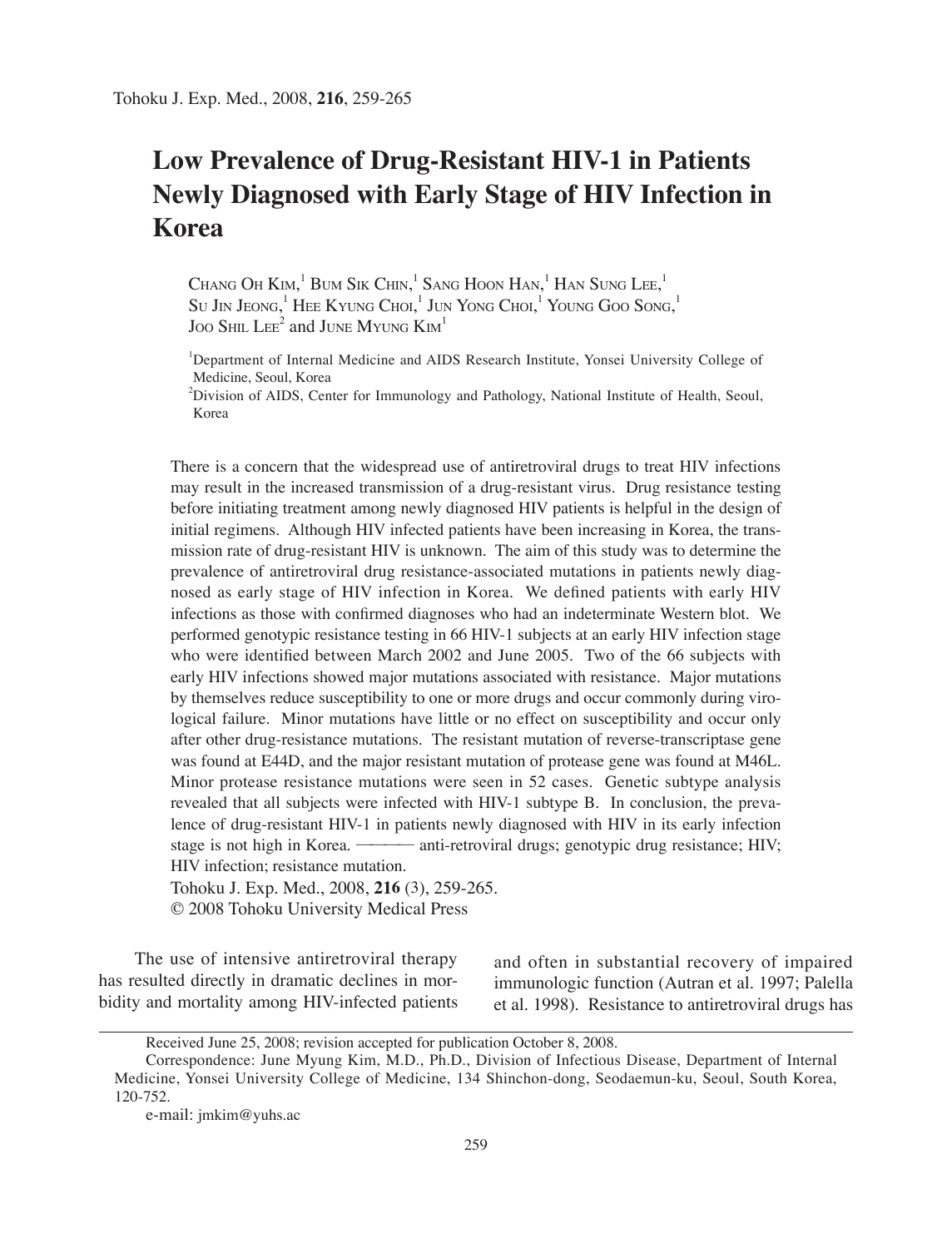often developed in patients with incomplete viral suppression and may limit both the magnitude and duration of the response to treatment (Little et al. 2002). Resistance testing can help identify more-effective antiretroviral regimens for patients for whom therapy is failing and has been incorporated into clinical treatment guidelines (Sax et al. 2005).

Increases in the prevalence of drug-resistant viruses among HIV-infected patients have been associated with an increase in drug-resistant virus transmission to newly-infected patients. The efficacy of initial antiretroviral treatment is limited by the transmission of drug-resistant HIV strains (Little et al. 2002). In addition, the rate at which transmitted resistance-associated mutations revert to wild type has not been completely delineated, but mutations present at the time of HIV transmission are more stable than those selected under drug pressure (Novak et al. 2005). Therefore, performing genotypic resistance testing before treating a newly HIV-infected patient with antiretroviral drugs can increase the anti-retroviral drug therapy response rate (Boden et al. 1999; Durant et al. 1999).

In Korea, all cases of HIV infection are confirmed by the Division of AIDS at the Korea National Institute of Health (KNIH). Recently, the number of persons with indeterminate HIV-1 Western blot results has increased in Korea. Most of these persons with indeterminate HIV-1 Western blot assays were confirmed to have HIV infections based on a follow-up HIV-1 Western blot assay. We therefore regarded these cases as newly diagnosed HIV-1 patients in the early stage of HIV infection (Little et al. 2002). We designed our study to determine the prevalence of antiretroviral drug-resistant mutations in Koreans with HIV in the early stage of infection.

### **MATERIAL AND METHODS**

### *Study subjects and design*

In Korea, 2,222 patients infected with HIV were reported between 2002 and 2005. During this same period, 86 HIV-infected patients in the early HIV infection stage were confirmed by the following methods in the Division of AIDS at the Korea National Institute of Health (KNIH). In our study, patients with early HIV infections were defined using a detectable HIV enzyme immunoassay (EIA; Vironostika HIV-Uni-Form II Plus O; bioMérieux, Boxtel, The Netherlands) and an indeterminate result in the HIV-1 Western blot assay (HIV Blot 2.2, Genelabs Diagnostics, Singapore) which documents early HIV infection (Little et al. 2002; Zhong et al. 2003). Early HIV-1 infection was confirmed by a later HIV-1 Western blot assay and an HIV-1 RNA quantification test (NucliSens HIV-1 RNA QT bioMérieux, Inc. [formerly Oreganon Teknika], Durham, NC, USA) (Brambilla et al. 2003). Twenty subjects among the patients with early HIV infections did not complete the drug resistance test because of inadequate sample volume and low HIV-RNA copies. We enrolled a total of 66 subjects in our study. Their epidemiological records were reviewed retrospectively. These records included medical records from the first diagnostic exam and all clinical follow-up exams. The samples which yielded indeterminate Western blot results were used for genotypic resistance testing.

## *Genotypic resistance testing*

Viral genotypic resistance testing was performed on extracted viral RNA using the QIAamp viral nucleic acid extraction kit (Qiagen, Valencia, CA, USA) (Boden et al. 1999). The polymerase chain reaction (PCR) amplification conditions were based on the Stanford Center for AIDS Research laboratory protocol for sequencing the protease and reverse transcriptase genes.

# *Sequence analysis*

Sequences were determined using an ABI Prim Dye Terminator Cycle Sequencing Ready Reaction Kit (PerkinElmer, Wellesley, MA, USA) and an automated sequencer (ABI Prism 3110 DNA sequencer). The drugresistant results were analyzed according to the Stanford HIV-DB and International AIDS Society-USA Drug Resistance guidelines (Johnson et al. 2008). The genetic subtype was determined by a sequence analysis program (http://hivdb.stanford.edu/). The study protocol was approved by the ethics committee of the Korea National Institute of Health and Yonsei University College of Medicine.

## **RESULTS**

We analyzed the data from 66 patients with early stage HIV-1 infections. A total of 62 (93.9%) of the subjects were men, and the mean age at the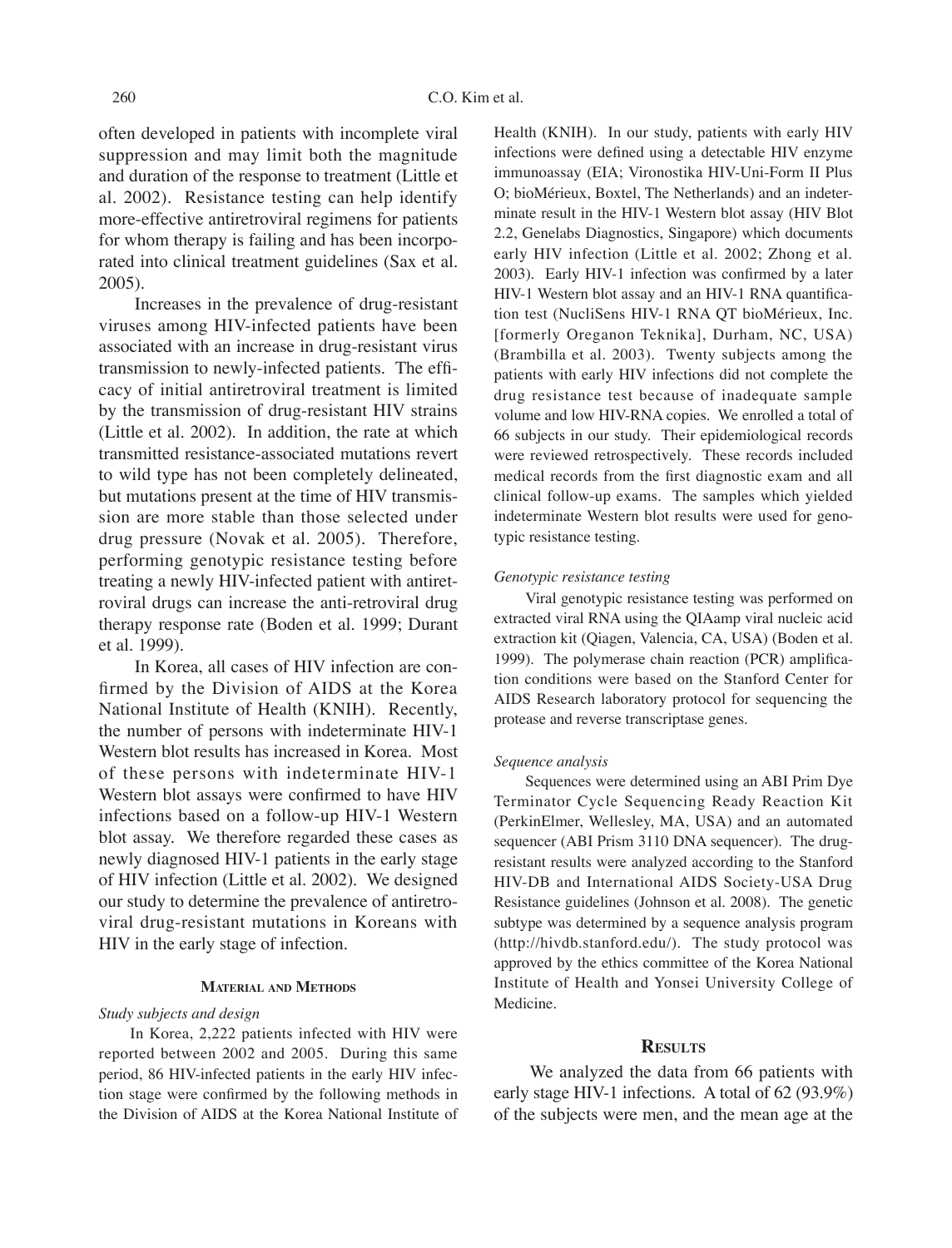| Characteristic                                               | Value             |
|--------------------------------------------------------------|-------------------|
| $Sex - No.$ (%)                                              |                   |
| Male                                                         | 62 (93.9)         |
| Female                                                       | 4(6.1)            |
| $Age - yr$                                                   |                   |
| Mean (range)                                                 | $36.0(15-75)$     |
| Route of transmission - No. $(\%)$                           |                   |
| Heterosexual contact                                         | 32(48.5)          |
| Homosexual contact                                           | 31 (46.9)         |
| Unknown                                                      | 3(4.6)            |
| Symptomatic HIV-1 patients                                   |                   |
| /asymptomatic HIV-1 patients - No. (%)                       | 48/18 (72.7/27.3) |
| Symptoms in HIV-1 patients - No. $(\%)$                      |                   |
| Fever                                                        | 42 (87.5)         |
| Fatigue                                                      | 20(41.7)          |
| Weight loss                                                  | 13(27.1)          |
| Lymphadenopathy                                              | 11(22.9)          |
| Myalgia or arthralgia                                        | 9(18.8)           |
| Cough                                                        | 8(16.7)           |
| Diarrhea                                                     | 6(12.5)           |
| Elapsed time - days                                          |                   |
| From indeterminate to confirmed Western blot                 |                   |
| Median (range)                                               | $10.5(3-46)$      |
| CD4+ T lymphocyte count - cells/mm <sup>3</sup> ( $n = 58$ ) |                   |
| Median (range)                                               | 397.5 (33-981)    |
| Plasma HIV RNA - log copies/ml ( $n = 66$ )                  |                   |
| Average (range)                                              | $6.10(2.79-7.26)$ |

TABLE 1. Demographic characteristics of patients with early HIV-1 infections at diagnosis ( $n = 66$ ).

time of the HIV-1 diagnosis was  $36.0 \pm 10.9$ years. All enrolled subjects were infected in Korea according to epidemiological records. Among HIV-1 patients in the early stage of HIV infection, 42 (87.5%) were identified as having a symptomatic primary HIV infection. The elapsed time from the initial indeterminate Western blot assay to the confirmed Western blot assay was 10.5 days. The median CD4+ T cell count at diagnosis was  $397.5$  cells/mm<sup>3</sup>, and the mean plasma HIV-RNA levels were 6.10 log copies/ml (Table 1). Of the 66 subjects, there were two HIV-1 persons with drug resistance-associated major mutations. These two HIV-1 patients were

both men, one of whom reported heterosexual behavior and the other reported homosexual behavior. One of the 66 subjects had a nucleotide reverse transcriptase inhibitor (NRTI)-related genotypic mutation at E44D. The other subject had a protease inhibitor (PI)-related major genotypic mutation at M46L. Neither subject had nonnucleotide reverse transcriptase inhibitor (NNRTI)-related genotypic mutations. Fifty-two (78.8%) persons had protease inhibitor (PI)-related minor genotypic mutations: L10I/V, K20R/I, M36I/L, D60E, L63P, A71V/T, V77I, and I93L (Table 2). All subjects were infected with HIV-1 subtype B.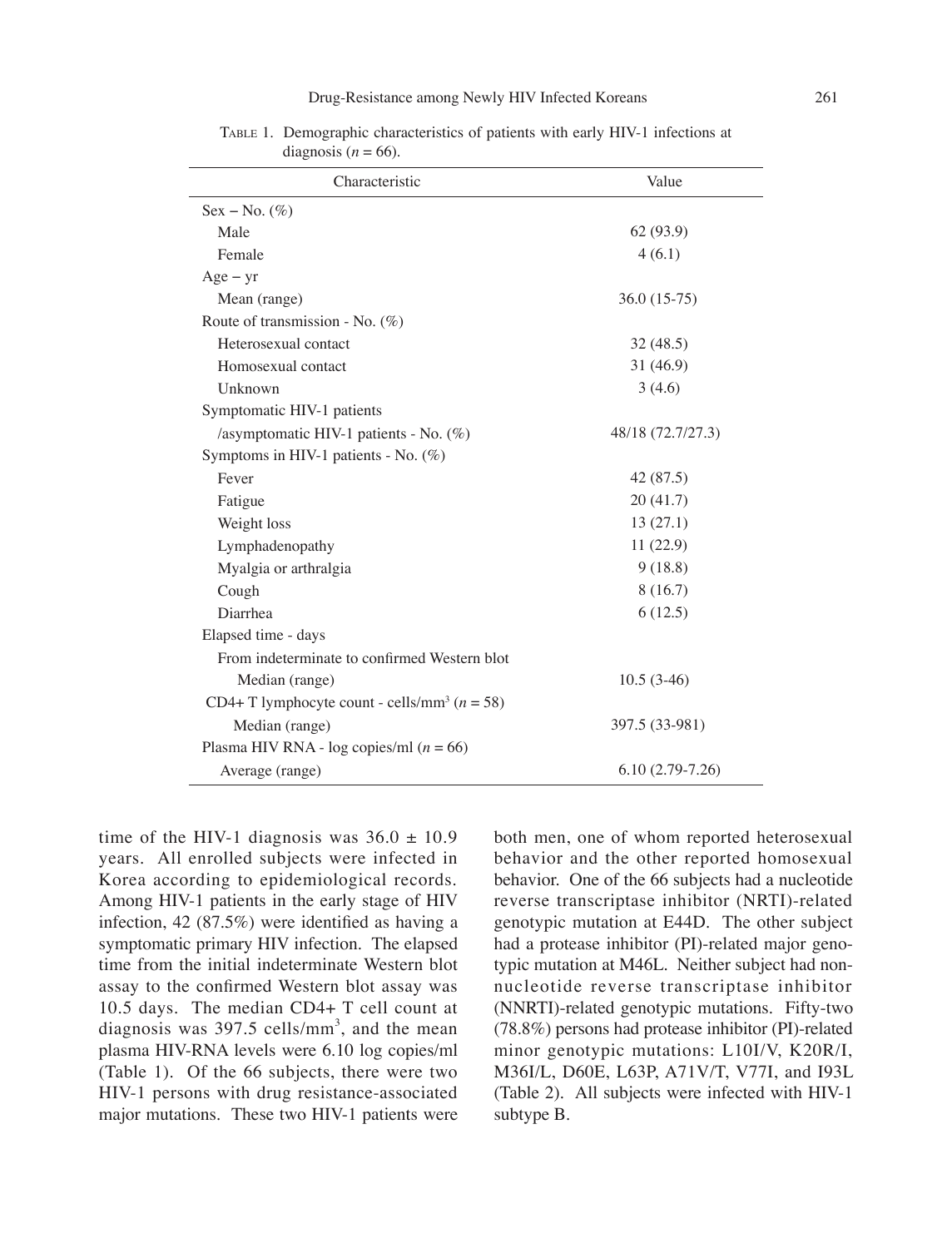|        | NRTI <sup>*</sup> | <b>NNRTI</b> <sup>†</sup> | $PI^*$           |                          |
|--------|-------------------|---------------------------|------------------|--------------------------|
|        |                   |                           | major resistance | minor resistance         |
| No. 1  |                   |                           |                  | M36I, I93L               |
| No. 2  |                   |                           |                  | V77I                     |
| No. 3  |                   |                           |                  | M36I                     |
| No. 4  |                   |                           |                  | L10I, M36I               |
| No. 5  |                   |                           |                  |                          |
| No. 6  |                   |                           |                  | M36I, L63P, V77I, I93L   |
| No. 7  |                   |                           |                  | L10I, 193L               |
| No. 8  |                   |                           |                  |                          |
| No. 9  |                   |                           |                  | M36L                     |
| No. 10 |                   |                           |                  | L10I, V77I               |
| No. 11 |                   |                           |                  | V77I                     |
| No. 12 |                   |                           |                  | <b>I93L</b>              |
| No. 13 |                   |                           |                  | V77I, 193L               |
| No. 14 |                   |                           | $\overline{a}$   | L10I, V77I, I93L         |
| No. 15 |                   |                           |                  | V77I, 193L               |
| No. 16 |                   |                           |                  | $V77I-$                  |
| No. 17 |                   |                           |                  | V77I                     |
| No. 18 |                   |                           |                  | L10I, 193L               |
| No. 19 |                   |                           |                  | L10I, V77I, I93L         |
| No. 20 |                   |                           |                  | L10V, K20I, M36I, L63P   |
| No. 21 |                   |                           |                  |                          |
| No. 22 |                   |                           |                  | <b>I93L</b>              |
| No. 23 | E44D              |                           |                  | V77I                     |
| No. 24 |                   |                           |                  | V77I                     |
| No. 25 |                   |                           | <b>M46L</b>      | V77I, 193L               |
| No. 26 |                   |                           |                  | A71V, V77I, I93L         |
| No. 27 |                   |                           |                  | L10I, V77I               |
| No. 28 |                   |                           |                  | L10I. M36I, I93L         |
| No. 29 | $\overline{a}$    | $\overline{a}$            | $\overline{a}$   | K20R                     |
| No. 30 |                   |                           |                  | V77I                     |
| No. 31 |                   |                           |                  |                          |
| No. 32 |                   |                           |                  | L10I, 193L               |
| No. 33 |                   |                           |                  | L10I, 193L               |
| No. 34 |                   |                           |                  | $\overline{\phantom{a}}$ |
| No. 35 |                   |                           |                  |                          |
| No. 36 |                   |                           |                  | L10V, K20I, M36I, L63P   |
| No. 37 |                   |                           |                  | M36I, L63P               |
| No. 38 |                   |                           |                  | $\overline{\phantom{0}}$ |
| No. 39 |                   |                           |                  | V77I                     |
| No. 40 |                   |                           |                  | A71T, V77I, I93L         |

TABLE 2. Distribution of resistance-associated mutations in patients with early HIV-1 infection.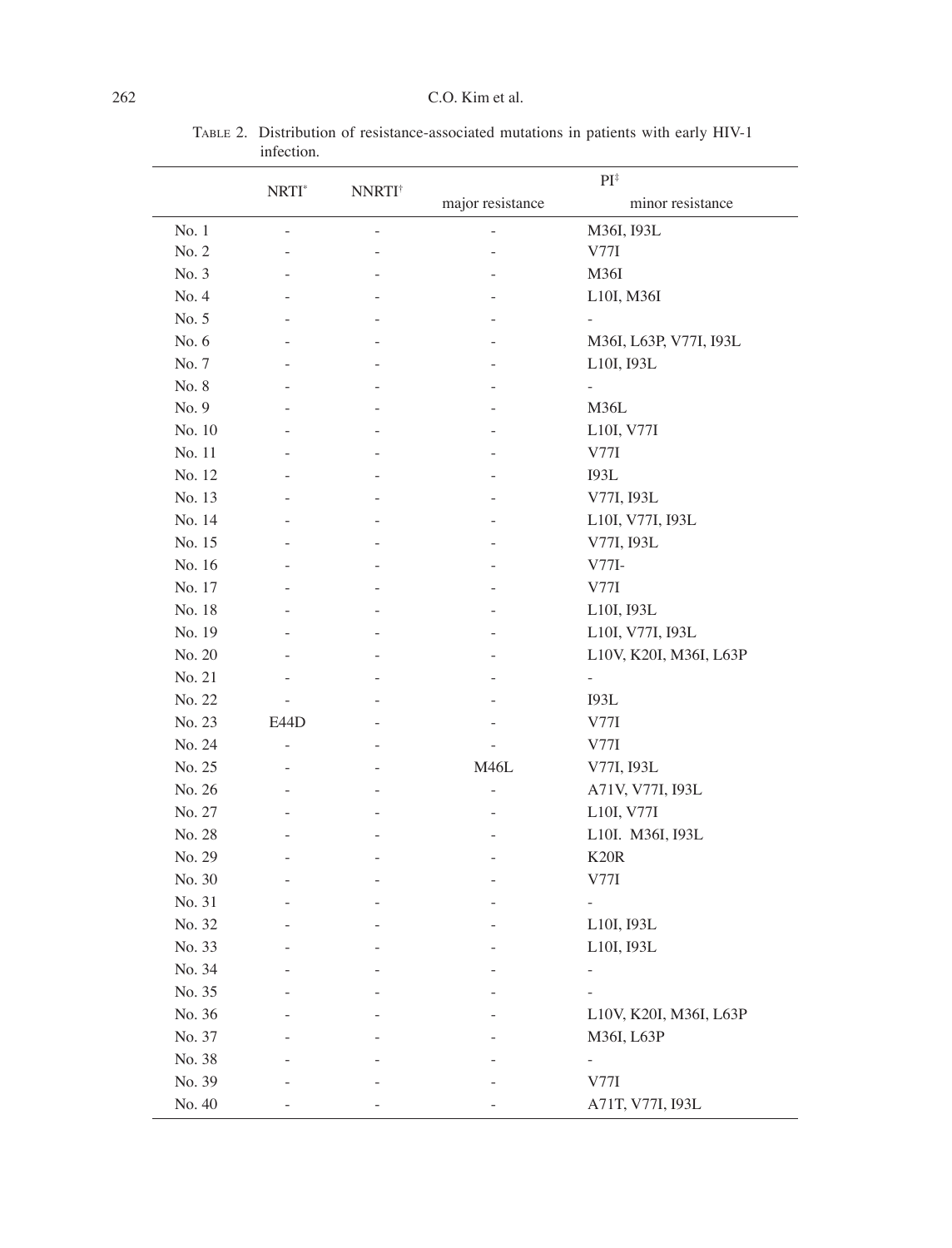|        | NRTI <sup>*</sup> |                           | $PI^*$           |                          |
|--------|-------------------|---------------------------|------------------|--------------------------|
|        |                   | <b>NNRTI</b> <sup>†</sup> | major resistance | minor resistance         |
| No. 42 |                   |                           |                  | A71T, V77I, I93L         |
| No. 43 |                   |                           |                  | L10I, 193L               |
| No. 44 |                   |                           |                  | V77I                     |
| No. 45 |                   |                           |                  | L10V, M36I               |
| No. 46 |                   |                           |                  | $\overline{\phantom{0}}$ |
| No. 47 |                   |                           |                  | M36L                     |
| No. 48 |                   |                           |                  | V77I                     |
| No. 49 |                   |                           |                  |                          |
| No. 50 |                   |                           |                  | M36L                     |
| No. 51 |                   |                           |                  |                          |
| No. 52 |                   |                           |                  | L10I, L63P               |
| No. 53 |                   |                           |                  | M36I                     |
| No. 54 |                   |                           |                  | L10I, L63P               |
| No. 55 |                   |                           |                  | L10I, 193L               |
| No. 56 |                   |                           |                  | V77I                     |
| No. 57 |                   |                           |                  |                          |
| No. 58 |                   |                           |                  |                          |
| No. 59 |                   |                           |                  | L10I, D60E               |
| No. 60 |                   |                           |                  |                          |
| No. 61 |                   |                           |                  |                          |
| No. 62 |                   |                           |                  | M36L                     |
| No. 63 |                   |                           |                  | L10I, 193L               |
| No. 64 |                   |                           |                  | M36I                     |
| No. 65 |                   |                           |                  | V77I                     |
| No. 66 |                   | $\overline{\phantom{0}}$  |                  | L10I, L63P               |

TABLE 2. Continued

\*Nucleotide reverse transcriptase inhibitor ‡ Protease inhibitor † Non-nucleotide reverse transcriptase inhibitor

#### **DISCUSSION**

According to UNAIDS, the estimated prevalence rate of HIV positivity in Korea is less than 0.1%. As of December 2006, 4580 HIV-infected patients were officially identified in Korea (Oh et al. 2007b). Although there is not yet a high prevalence rate of HIV-infection in Korea, the incidence of new diagnoses of HIV-infected patients is increasing. In 2002, the number of newly-identified HIV-infected patients was 398, whereas in 2006 this figure increased to 751.

Since HIV has high mutation rate and

patients with HIV need lifelong treatment, there is a high probability that HIV drug resistance will emerge in regions where antiretroviral therapy is rapidly being scaled-up, just as it has already emerged in developed countries. In Korea, zidovudine has been supplied by the government without charge since 1990 through a nationwide AIDS program which has resulted in easy access to long-term monotherapy for HIV-1 patients (Park et al. 2003). In 1998, the protease inhibitor (PI) indinavir was first introduced into practice. It is known that over 44 medical institutions in Korea have currently used more than 10 drugs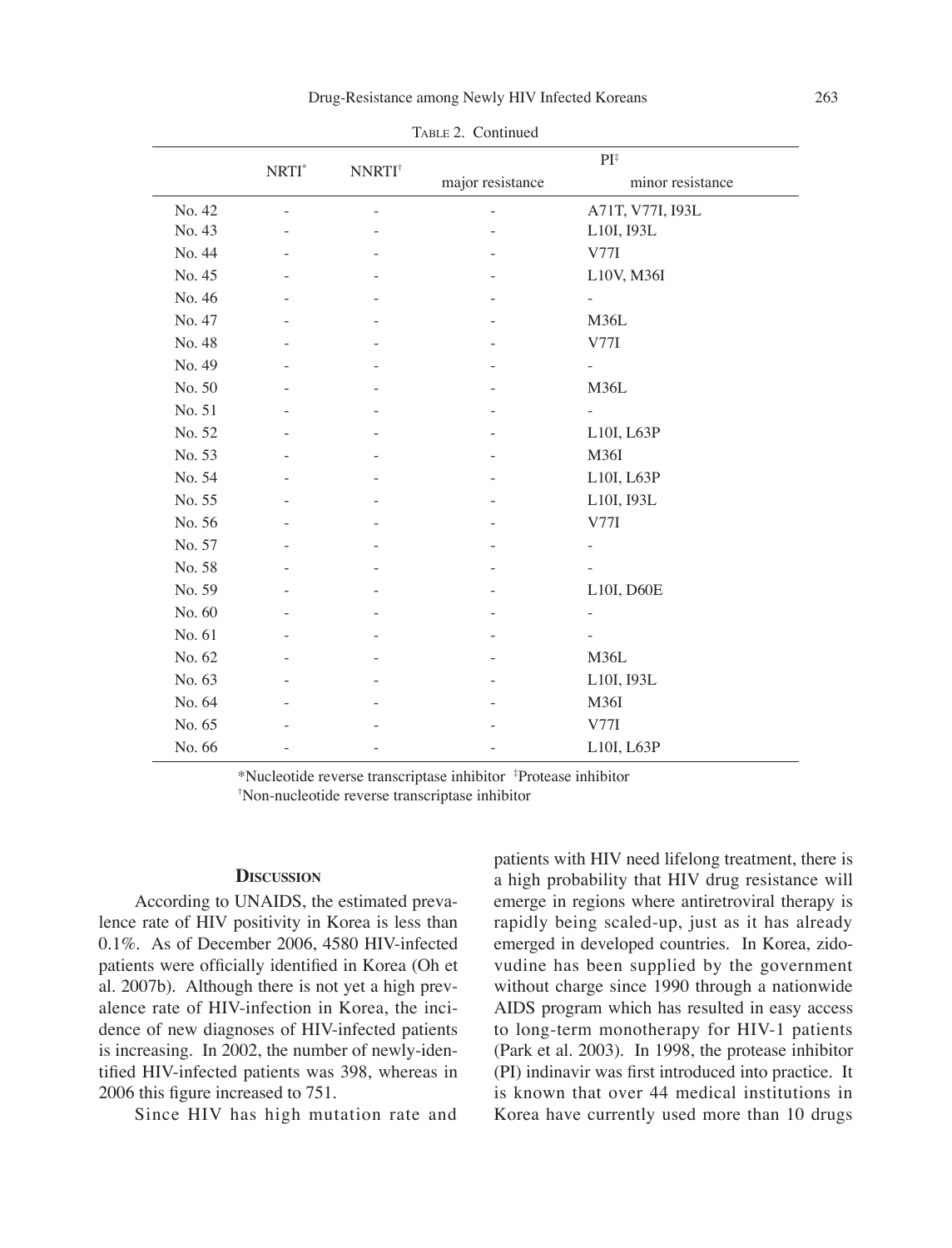(indinavir, nelfinavir, ritonavir/lopinavir, lamivudine, zidovudine, stavudine, zalcitabine, didanosine, efavirenz, nevirapine, abacavir, atazanavir) for HAART regimens. According to Korean research data, the proportion of HIV-infected patients receiving antiretroviral drug therapy is about 66.1% (Kim et al. 2007). Initial antiretroviral drug therapy regimens were NNRTI-based regimens (14.2%) and PI-based regimens (85.8%). Indinavir is the most commonly-used PI-based drug  $(66.0\%)$ ; the second most popular drug is lopinavir/ritonavir (17.7%).

 However, the frequency of antiretroviral drug resistance in a treatment-failure group ranged between 42%-71% (Chang 2002). M41L, K70R, L74V, V118I, M184V/I, T215Y/F, and K219Q/E were frequent NRTI-related genotypic mutations with a frequency of over 10%, and L100I and K103N were the most frequently mutations seen in NNRTI. PI-related major genotypic mutations were D30N, M46I/L,G48V, I50V, V82A/F/T/S, I84V, and L90M in 4.4%-24.4% of drug-resistant patients (Oh et al. 2007a). Additionally, it is known that the drug resistance rate of drug-naive HIV-1 group is as low as 2.3%-14% (Kim et al. 2001; Chang 2002; Park et al. 2003). However, the level of drug resistance in acute or early stages of HIV infection had not yet been determined in Korea prior to this study.

According to recently standardized surveillance reports of HIV-1 drug resistance, commonly recognized drug resistance mutations were excluded from the list because of occurrence above the cut-off in at least one subtype with no evidence of exposure to drug pressure (Shafer et al. 2007). M46L has been reported in 1.5% (4/264) of subtype G sequences and E44D has been reported in 1.6%, 1.5%, and 0.7% of persons with subtypes D, F, and G, respectively (Shafer et al. 2007). Therefore, our mutation results might represent normal polymorphisms.

We examined only a small subject group and our results might therefore be an underestimation of the frequency of disease-resistant HIV strains in newly infected persons. The prevalence of drug resistance we detected was lower than that identified in the United States and Europe (Balotta et al. 2000; Yerly et al. 2001). These studies have identified drug resistant variants in 22.7% of patients newly-infected with HIV in the United States and 9%-21% of patients newly-infected with HIV in Europe. Although the reason for the low prevalence rate of drug resistance in Korea is unclear, it may derive from differences in the test methods used to determine drug resistance, geographic variability in patterns of antiretroviraldrug use, sexual culture, and risk factors for HIV exposure (Little et al. 2002). Furthermore, it is known that injectable drug use is a risk factor for poor adherence to antiretroviral treatment, a behavior which results in the development of drug-resistant HIV (Moss et al. 2004; Gatanaga et al. 2007). The low frequency of drug-resistant transmission in the Korean population could be due to the fact that the frequency of injection drug users (0.1%) is lower among HIV/AIDS patients in Korea (Lee et al. 2008). Another possible explanation is the system that manages HIVinfected patients in Korea. All KNIH-confirmed HIV infected cases are registered and these patients undergo periodic follow-ups that include counseling, physical and immunological status checks, health education, and an assessment of the patient's need for economic support by the governmental management system (Shin et al. 1998). We suggest that governmental health checkups at regular intervals for HIV-infected patients may contribute towards the low transmission rate of drug-resistant HIV in Korea.

Based on our study results, we suggest that baseline genotypic resistance testing of all infected patients would be cost-effective for guiding initial therapy in Korea (Weinstein et al. 2001; Hammer et al. 2006). Furthermore, according to a recent study, resistance testing that is performed at the time of HIV diagnosis with a baseline resistance prevalence of  $>1\%$  is a cost-effective strategy that can lead to the selection of a more effective initial antiretroviral regimen and likely a longer survival for patients who have been infected with drug-resistant viruses (Sax et al. 2005).

In Korea, antiretroviral drug-resistance testing is not yet widely performed. Although our study results may not be of major clinical impor